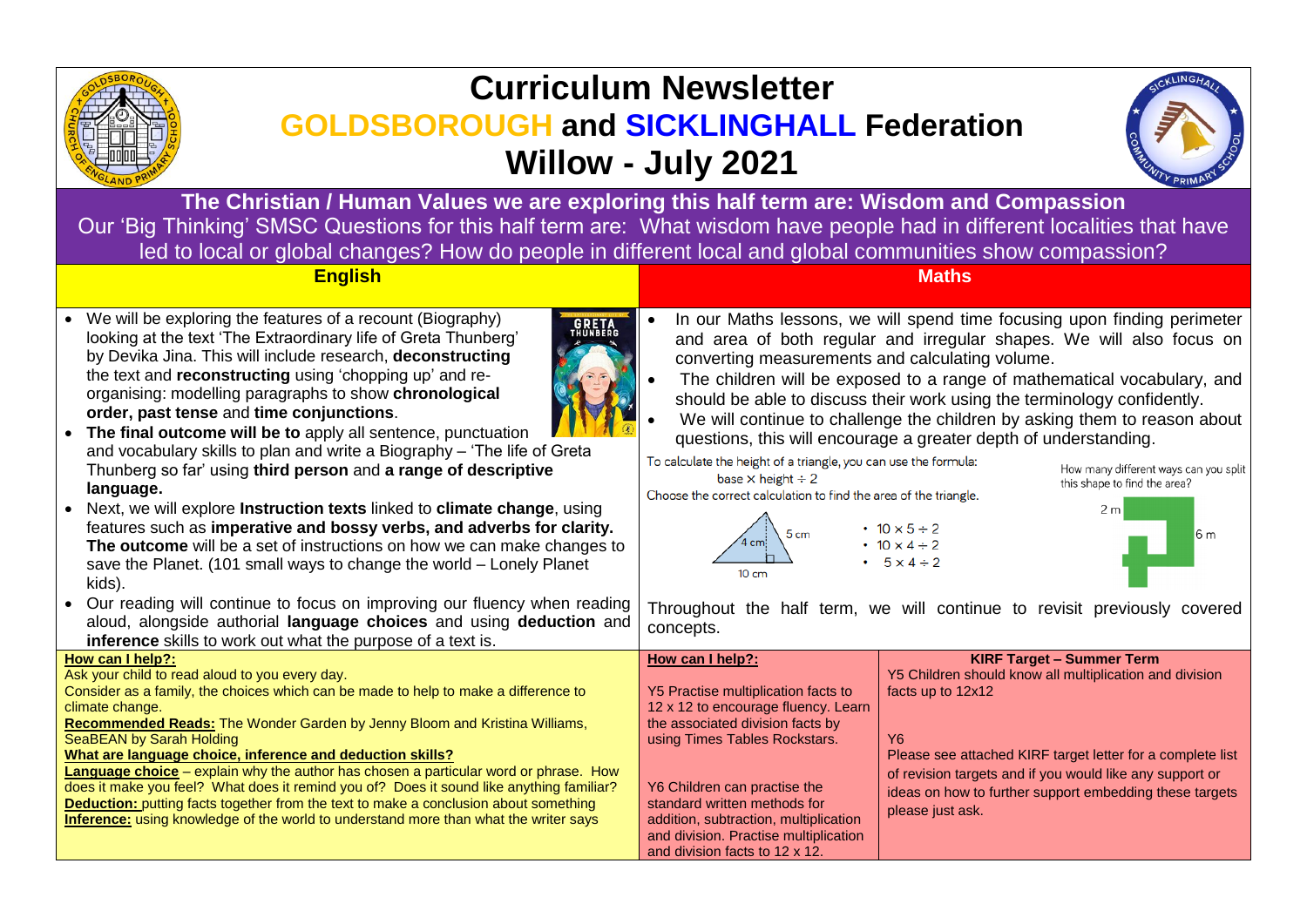## **Curriculum: Key Skills, Knowledge and Enrichment**

### **Topic – Geography Science - Electricity and Circuits P.E**

**Our focus is:** Climate and Climate Change

#### **Skills / Knowledge to be developed:**

Over the course of this term,

we will be exploring Climate zones, biomes and vegetation belts. Throughout the topic, we will be exploring **types** of biome, longitude and latitude of their location, relating to time zones. Children will be encouraged to consider the physical and human features of a biome.

**Greater Depth Challenges:** Children will explore why there are a set number of biomes and explain why. They will need to **explain climate change with examples** and consider the impacts of climate change from differing viewpoints, offering well thought out ideas for change. Year 6 will be further extended by comparing two types of biome in detail, with examples of climate, animal life and countries within it and they will provide well thought out ideas for change.

**Applied through:**

Geography / English Listening

**How can I help?** Research Equator, on longitude and latitud the world and what has our climate?

**Our focus is: Changing Circuits** 

#### **Skills / knowledge to be developed:**

Children will make circuits and then represent them in circuit diagrams, applying component symbols appropriately. They will predict, observe and describe the effect of changing the number and voltage of cells used in a series circuit. Children will investigate the outcome of placing various components into an electrical circuit.

**Greater Depth Challenges:** Children will be able to find and rectify faults, justify their reasoning using appropriate scientific vocabulary. They will be able to hypothesise in response to open ended questions and theories

e.g. How do the images of recognised symbols

Prediction, experiments, labelling, sequencing,

relate to their function? Suggest why a bulb or buzzer may stop working when the voltage is increase.

Applied through:

**Our focus is:** Running, jumping and throwing in isolation and combination.

#### **Skills / knowledge to be developed:**

Children will explore the best pace for a running event and learn to

use a range of jumps showing some technique and control at take-off in jumping activities. In addition, they will show accuracy and good technique



when throwing for distance. Year 6 will further develop exchanging a baton with success, perform jumps for height and distance using good technique and show accuracy and good technique when throwing for distance.

**Greater Depth Challenges:** Understand how stamina and power help people to perform well in different athletic activities. • Lead a partner through short warm-up routines. Select and apply the best pace for a running event • Lead a small group through a short warmup routine.

#### **Applied through:**

|                                                                                       | sh/ Drama / Speaking and description, discussion, proving, disproving. | Athletics activities including sprints,<br>middle<br>distance runs, relays, jumping for distance and<br>height, hurdling, javelin and ball throwing activities.                                                                                                                                                                                    |
|---------------------------------------------------------------------------------------|------------------------------------------------------------------------|----------------------------------------------------------------------------------------------------------------------------------------------------------------------------------------------------------------------------------------------------------------------------------------------------------------------------------------------------|
| continents, time zones,<br>e. Discuss climates around<br>has been the human impact on | How can I help?<br>us/make life easier?                                | How can I help?<br>Discuss where circuits may be used in the world   Please ensure that children come in their PE kits<br>around us. How does having electrical circuits help   for their allocated PE day. Earrings should be<br>removed at home or plasters provided.<br>They may also need sun cream and a sun hat<br>depending on the weather. |





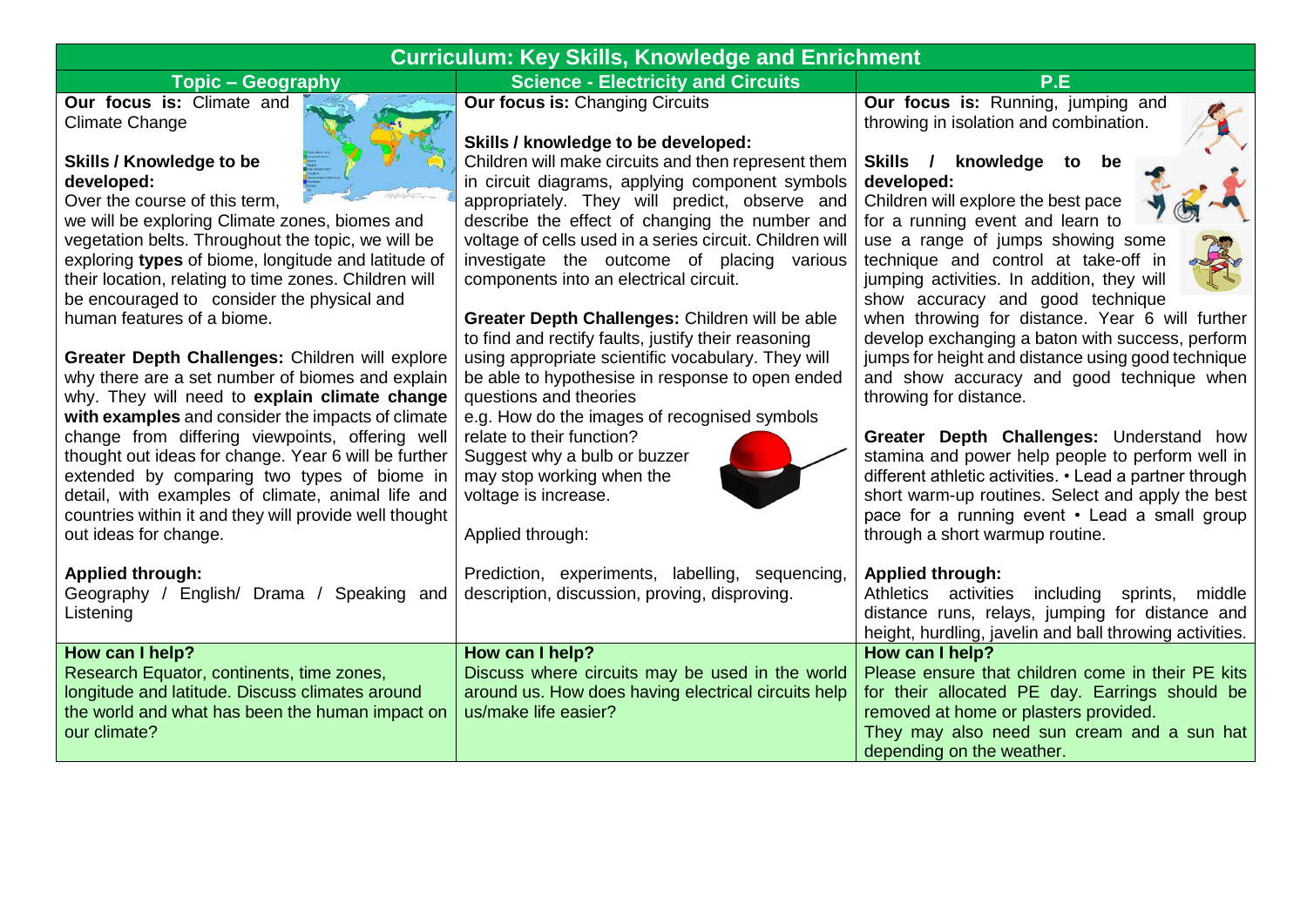| <b>Curriculum: Key Skills, Knowledge and Enrichment</b>                                                                                                                                                                                                                                                                                                                                                                                                            |                                                                                                                                                                                                                                                                                                                                                                                                                                                                                                                                                                                                                 |                                                                                                                                                                                                                                                                                                                                                                                                                                                                                                                                                                                                                                                                                                                                                          |                                                                                                                                                                                                                                                                                                                                                                                                                                                                                                                                                                                                                                                                                                                                                          |  |
|--------------------------------------------------------------------------------------------------------------------------------------------------------------------------------------------------------------------------------------------------------------------------------------------------------------------------------------------------------------------------------------------------------------------------------------------------------------------|-----------------------------------------------------------------------------------------------------------------------------------------------------------------------------------------------------------------------------------------------------------------------------------------------------------------------------------------------------------------------------------------------------------------------------------------------------------------------------------------------------------------------------------------------------------------------------------------------------------------|----------------------------------------------------------------------------------------------------------------------------------------------------------------------------------------------------------------------------------------------------------------------------------------------------------------------------------------------------------------------------------------------------------------------------------------------------------------------------------------------------------------------------------------------------------------------------------------------------------------------------------------------------------------------------------------------------------------------------------------------------------|----------------------------------------------------------------------------------------------------------------------------------------------------------------------------------------------------------------------------------------------------------------------------------------------------------------------------------------------------------------------------------------------------------------------------------------------------------------------------------------------------------------------------------------------------------------------------------------------------------------------------------------------------------------------------------------------------------------------------------------------------------|--|
| <b>French</b>                                                                                                                                                                                                                                                                                                                                                                                                                                                      | <b>Music</b>                                                                                                                                                                                                                                                                                                                                                                                                                                                                                                                                                                                                    | <b>PSHE / Wellbeing</b>                                                                                                                                                                                                                                                                                                                                                                                                                                                                                                                                                                                                                                                                                                                                  | <b>R.E.</b>                                                                                                                                                                                                                                                                                                                                                                                                                                                                                                                                                                                                                                                                                                                                              |  |
| Our focus is:<br>A La Plage<br>Skills / knowledge to<br>be developed: The<br>children will be able to<br>Use nouns, verbs and<br>adjectives to describe a<br>beach scene in a presentation and be<br>able to order and pay for ice-creams.<br><b>Greater Depth Challenges: Begin to</b><br>confidently use vocabulary learnt in<br>conversational language with a<br>partner to describe a beach scene.<br><b>Applied through:</b><br>Discussion and conversation. | Our focus is:<br>Reflect, Rewind, Replay<br>Skills / knowledge to be<br>developed: When listening to the<br>music, children will find and<br>internalise the pulse using movement<br>confidently and independently. They<br>will learn to understand the pulse and<br>its role as the foundation of music.<br><b>Greater Depth</b><br><b>Challenges:</b><br>Comment on and<br>compare the<br>structures of the pieces we are<br>listening to using correct terminology.<br><b>Applied through:</b><br>Listening to different pieces of<br>Western Classical Music; watching<br>short interviews with composers; | <b>Our focus is: Relationship, Sex, and</b><br><b>Health Education.</b><br>Skills / knowledge to be developed:<br>Children will learn about how to<br>the<br>physical<br>understand<br>and<br>emotional changes they will go<br>through at puberty.<br>They will learn how to look after their<br>body and health as<br>they go<br>through puberty.<br>identify<br>5<br>positive<br>Year<br>will<br>achievements and identify their<br>strengths, areas for improvement and<br>set goals while Year 6 will also explain<br>what I am worried about and what I<br>am looking forward to in Year 7.<br>Greater Depth Challenges: to be<br>able to discuss the changes in<br>emotions and feelings and relate<br>them to changes they are going<br>through. | Our focus is:<br>Art and Other Cultures Week<br>How do people show<br>their beliefs through art?<br>Skills / knowledge to be<br>developed: Children will<br>explore key beliefs and traditions from<br>Judaism<br>by<br>asking<br>questions;<br>collecting and connecting ideas and<br>different viewpoints; explaining why<br>different viewpoints matter; talking<br>about objects, people and materials;<br>retelling stories; giving thoughtful,<br>reflective responses and suggesting<br>meaning of art work, stories and<br>They will respond using<br>music.<br>different<br>forms<br>of<br>creative<br>expression.<br><b>Greater Depth Challenges: Children</b><br>will make links between the faiths and<br>world views they are familiar with |  |
|                                                                                                                                                                                                                                                                                                                                                                                                                                                                    | watching short videos which explain<br>the terminology linked to<br>the<br>dimensions of music, allowing them to                                                                                                                                                                                                                                                                                                                                                                                                                                                                                                | <b>Applied through:</b>                                                                                                                                                                                                                                                                                                                                                                                                                                                                                                                                                                                                                                                                                                                                  | when reflecting on their responses to<br>art and stories.                                                                                                                                                                                                                                                                                                                                                                                                                                                                                                                                                                                                                                                                                                |  |
|                                                                                                                                                                                                                                                                                                                                                                                                                                                                    | explain their<br>own<br>ideas.                                                                                                                                                                                                                                                                                                                                                                                                                                                                                                                                                                                  | Discussion / Circle time / debate                                                                                                                                                                                                                                                                                                                                                                                                                                                                                                                                                                                                                                                                                                                        | Applied through: All children will<br>produce a final piece of Art work and<br>writing explaining what they have<br>learned about Judaism during the<br>week.                                                                                                                                                                                                                                                                                                                                                                                                                                                                                                                                                                                            |  |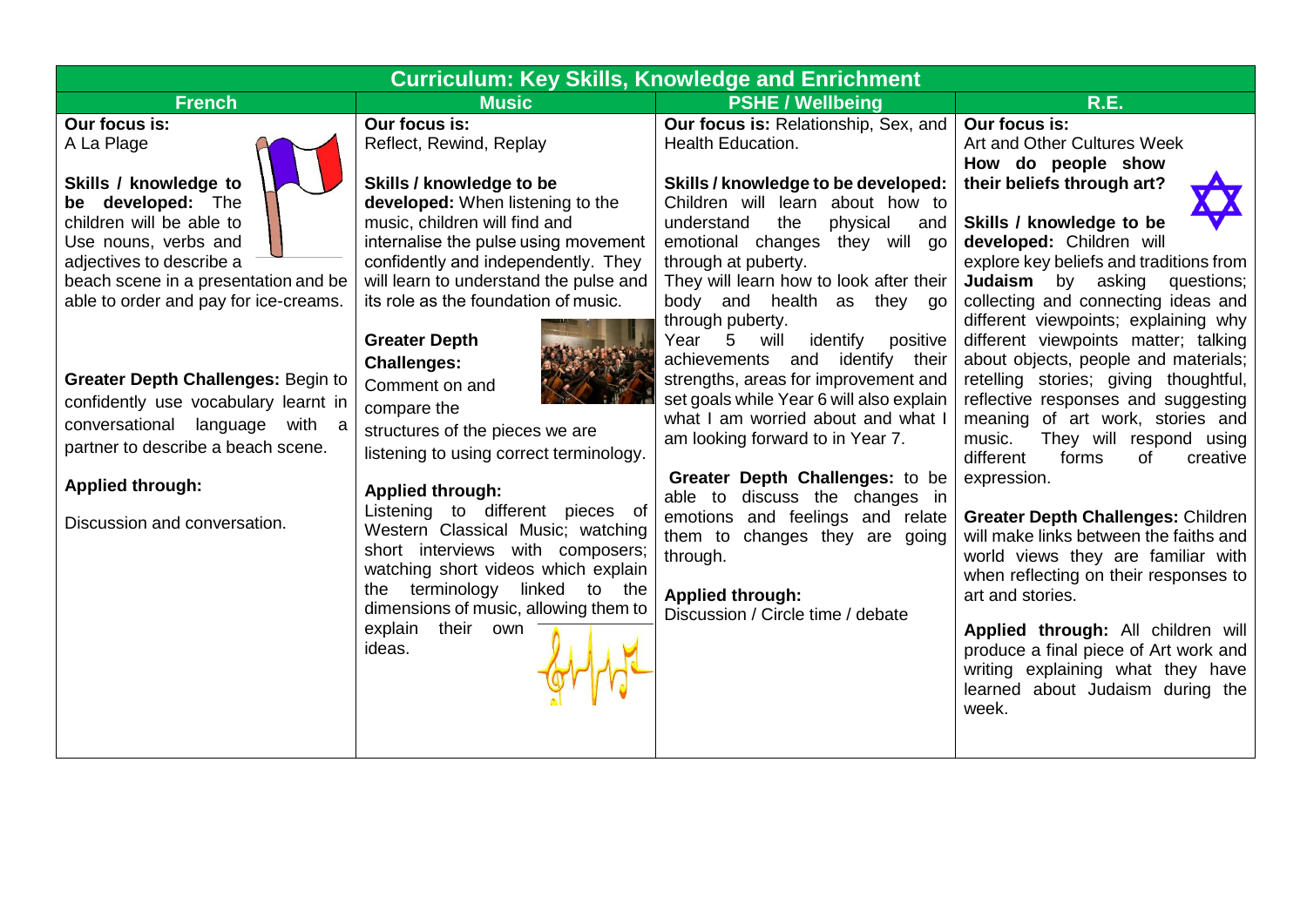| How can I help?                                                           | How can I help?                             | How can I help?                                         | How can I help?                               |
|---------------------------------------------------------------------------|---------------------------------------------|---------------------------------------------------------|-----------------------------------------------|
| Encourage your child to teach you<br>Share pieces of classical music with |                                             | Tell your child the positive things you                 | Art and Other Cultures week will take         |
| the names for the different features                                      | your children. Talk about the               | value about them and ask them to                        | place from the 5 <sup>th</sup> July. Ask your |
| of a beach in French. Are any similar                                     | instruments which you can hear and          | tell you about the things they hope to                  | child about the stories they have             |
| to our language?                                                          | discuss how it makes you and your           | achieve in the next school year.                        | shared and the art work they have             |
|                                                                           | child feel, can they explain why?           | Discuss how they can make these                         | explored. Share your own favourite            |
|                                                                           | Move along to the pulse of the music        | things happen.                                          | pieces of art and talk about what it          |
|                                                                           | whilst listening.                           |                                                         | means and where it comes from.                |
|                                                                           |                                             | <b>Curriculum: Key Skills, Knowledge and Enrichment</b> |                                               |
| <b>Art</b>                                                                |                                             | <b>Computing</b>                                        |                                               |
| <b>Our focus is: Painting and colour</b>                                  | How can I help?                             | Our focus is: Searching for information                 | How can I help?                               |
| <b>Artist study: Jill Pelto</b>                                           |                                             | and creating multimedia content.                        |                                               |
|                                                                           | To encourage your child to explore          |                                                         | To remind your child of the                   |
| <b>Skills</b><br>knowledge<br>to<br>be                                    | different pieces of artwork by Jill         | Skills / knowledge to be developed:                     | importance of being safe online, and          |
| developed:                                                                | Pelto, discuss. How do the images           | Children will be taught how to select, use              | checking your parental filters.               |
| The children will develop their skills                                    | depict climate by use of colour?            | and combine a variety of software                       |                                               |
| for Controlling and                                                       | Discuss their feelings about her            | (including internet services) using I Pads              | Provide opportunities for your child          |
| experimenting with particular                                             | work? What do they notice about             | and laptops. They will collect, analyse,                | to use a variety of search engines            |
| qualities of tone, shades, hue and                                        | the colours used? Why do they               | evaluate and present data and                           | and encourage them to check the               |
| mood.                                                                     | think she might have chosen these           | information by creating a multimedia                    | validity of the information.                  |
|                                                                           | colours?                                    | presentation to showcase what they                      |                                               |
| <b>Greater Depth Challenges:</b>                                          |                                             | learnt about biomes and vegetation belts.               |                                               |
| Children will further develop their                                       | <b>Explore</b><br>different<br>media<br>and | <b>Greater Depth Challenges:</b>                        |                                               |
| understanding by considering artists'                                     | materials<br>different<br>create<br>to      | Children will demonstrate that they can                 |                                               |
| use of colour and application of it                                       |                                             | independently<br>technology<br>and<br>use               |                                               |
| and applying this to their own work.                                      |                                             | purposefully.                                           |                                               |
|                                                                           |                                             | Applied though: Exploring a variety of                  |                                               |
| Applied through: Creating a piece of                                      |                                             | search engines, recapping basic                         |                                               |
| artwork inspired by Jill Pelto, focusing                                  | effects.                                    | functions for formatting, font size and                 |                                               |
| on the use of colour.                                                     |                                             | colour, inserting links into multimedia                 |                                               |
|                                                                           |                                             | presentations.                                          |                                               |